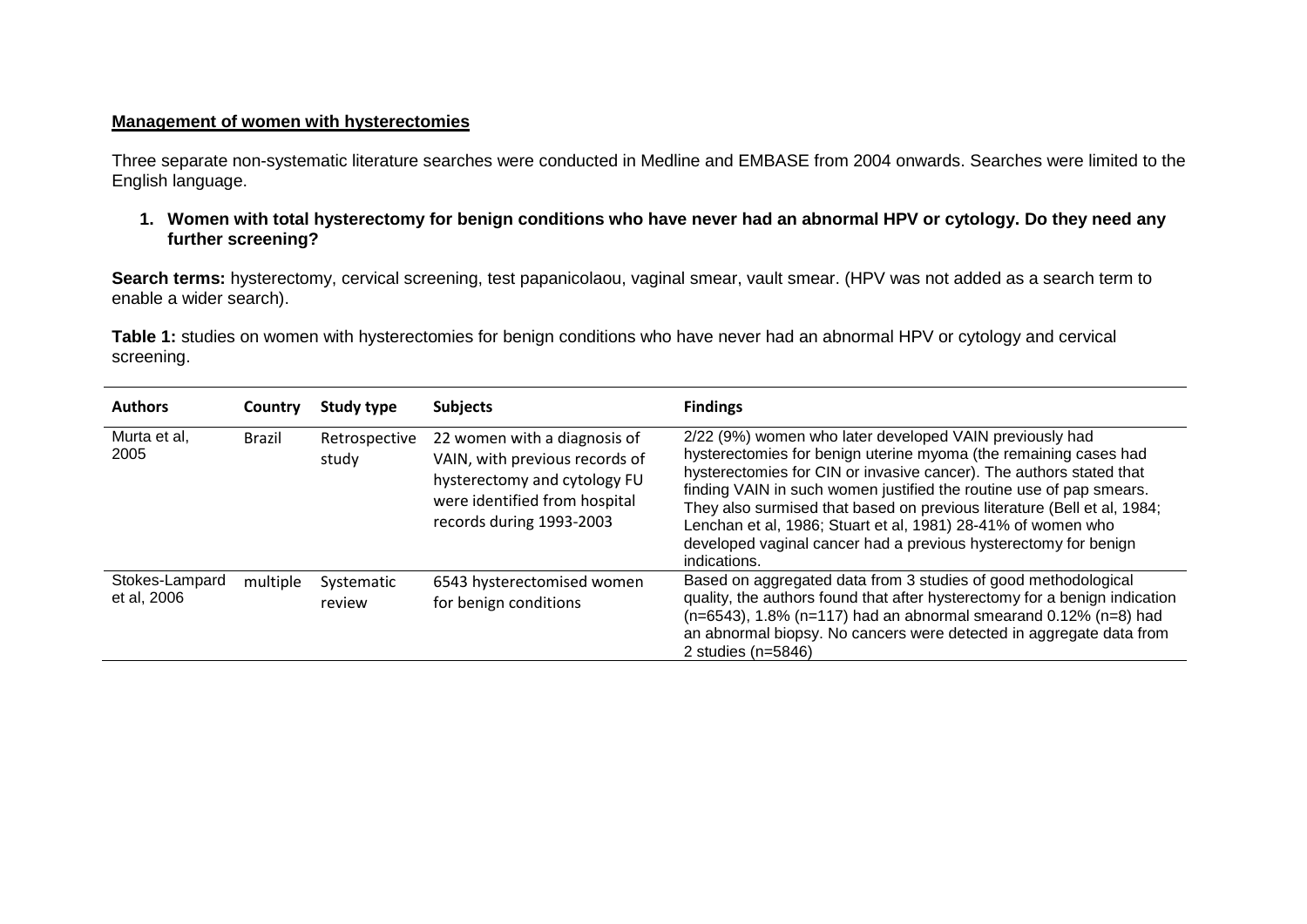**2. Women who have had in the past been HPV positive AND had a high grade abnormality (squamous or glandular) OR just had a high grade abnormalitiy, who have been treated satisfactorily and are on surveillance or have returned to normal screening, who then have a total hysterectomy with no evidence of abnormality on the hysterectomy specimen.** 

**Search terms:** hysterectomy, post-hysterectomy, high grade intraepithelial neoplasia, high grade abnormality, high grade lesion, cervical intraepithelial neoplasia 2, cervical intraepithelial neoplasia 3, atypical glandular cells, atypical endocervical, AGUS, adenocarcinoma in situ, glandular dysplasia, glandular abnormality, glandular lesion, vaginal smear, vault smear, follow-up. Two separate searches were conducted; one for women who were both HPV positive and had a high grade abnormality and a second for women who only had a high grade abnormality.

**Results**: no articles were found that could directly address this particular question. In the majority of cases, when the history of cervical abnormalities was provided for women who had a hysterectomy, no further follow-up information was provided following that treatment.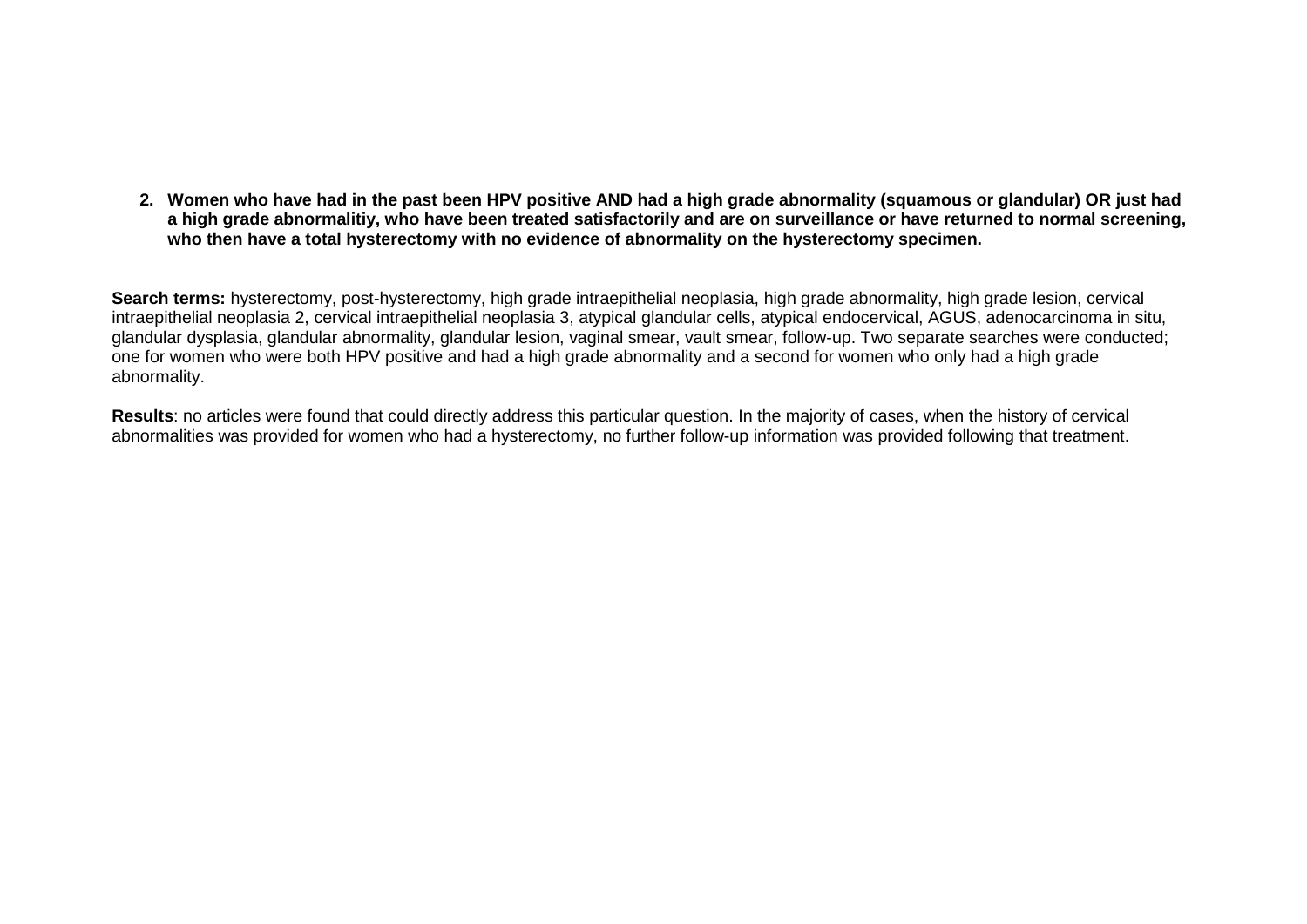## 3. **Women who have had a high grade abnormality treated by total hysterectomy, with complete excision of the lesion in the hysterectomy specimen. What follow up would be reasonable.**

Search terms: hysterectomy, post-hysterectomy, high grade intraepithelial neoplasia, cervical dysplasia, cervical abnormality, follow-up, cervical screening, papanicolaou smear, vaginal smear, vault smear.

**Results:** Although some studies were identified they did not specifically state whether there was complete excision of the lesion in the hysterectomy specimen.

**Table 3**: summary of studies

| <b>Authors</b>            | Country   | <b>Study type</b>         | <b>Subjects</b>                                                                                                                                                                                                                                                                                                                                                                                                | <b>Findings</b>                                                                                                                                                                                                                                                                                                                                                                                                                                                                                                                                                                                                                                                                           |
|---------------------------|-----------|---------------------------|----------------------------------------------------------------------------------------------------------------------------------------------------------------------------------------------------------------------------------------------------------------------------------------------------------------------------------------------------------------------------------------------------------------|-------------------------------------------------------------------------------------------------------------------------------------------------------------------------------------------------------------------------------------------------------------------------------------------------------------------------------------------------------------------------------------------------------------------------------------------------------------------------------------------------------------------------------------------------------------------------------------------------------------------------------------------------------------------------------------------|
| Parva et al, 2012         | <b>US</b> | Retrospective<br>review   | 64 patients referred for post-<br>hysterectomy vaginal<br>colposcopy based on indications<br>for post-hysterectomy cytology<br>using American Cancer Society<br>guidelines. Women were divided<br>in 2 groups according to cervical<br>screening guidelines (Group A=<br>unnecessary screening; Group<br>B= continued screening<br>because of risk factors including<br>hysterectomy for high grade<br>$CIN$ ) | Group A had 22 women with abnormal cytology history: 21<br>with LSIL or ASC-US and 1 with HSIL. After colposcopy no<br>neoplasia was found in this group. Authors concluded that<br>Group A should not have had screening based on<br>guidelines.<br>Group B had 42 women: 20/42 had CIN, 12 had history of<br>vaginal intraepithelial neoplasia, 6 with history of cervical<br>cancer, 2 with history of diethylstilbestrol exposure and 2<br>with history of radiation therapy. Colposcopy revealed 8 with<br>VIN2/3 and 1 with squamous cell carcinoma. The authors<br>stated that based on their findings screening after<br>hysterectomy in patients with risk factors is justified. |
| Schockaert et al,<br>2008 | Belgium   | Retrospective<br>analysis | 125 hysterectomised women 6<br>months after a diagnosis of<br>CIN2+, from a group of 3030<br>women with CIN2+ without<br>history of VAIN                                                                                                                                                                                                                                                                       | 125 women had hysterectomies for: CIN3=89 women (71%),<br>cervical cancer stage $\text{Ia1} = 25 \text{ (20%)}$ and CIN2=11 (8.8%).<br>Post-hysterectomy pap smears available for 94 women.<br>7/94 women (7.4%) of patients who were followed-up<br>developed vaginal intraepithelial neoplasia 2+ after their<br>hysterectomy (2 were invasive vaginal cancers, 3 had<br>VAIN2 and 2 had VAIN3). These were confirmed with<br>colposcopy guided biopsy. From 76/94 women with CIN2,<br>CIN3 and carcinoma in situ, 6 had VAIN2+. Average follow-<br>up of patients was 4 years. Authors recommend vaginal<br>vault smears and if necessary colposcopy for 4y after<br>hysterectomy.     |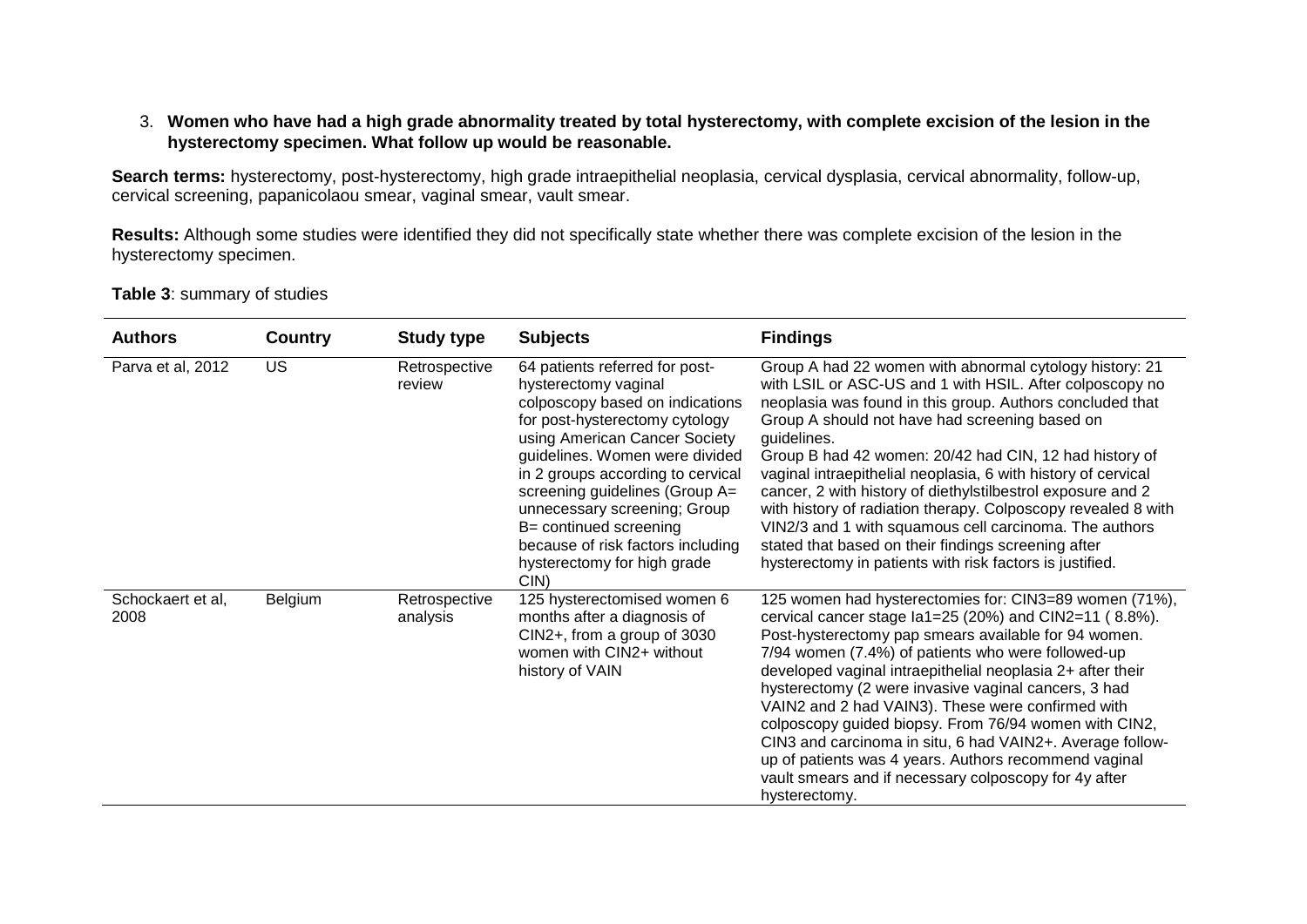## Table 3: continuation

| <b>Authors</b>                  | Country   | <b>Study type</b>        | <b>Subjects</b>                                                                                                                                                                | <b>Findings</b>                                                                                                                                                                                                                                                                                                                                                                                                                                                                                                                                                                          |
|---------------------------------|-----------|--------------------------|--------------------------------------------------------------------------------------------------------------------------------------------------------------------------------|------------------------------------------------------------------------------------------------------------------------------------------------------------------------------------------------------------------------------------------------------------------------------------------------------------------------------------------------------------------------------------------------------------------------------------------------------------------------------------------------------------------------------------------------------------------------------------------|
| Gonzáles Bosquet<br>et al, 2008 | Spain     | Prospective<br>follow-up | 44 women who had<br>hysterectomy. In 36 cases the<br>indication was persistent or<br>recurrent HG SIL (previously<br>treated by conisation) and in 8 it<br>was cervical cancer | 8/44 women subsequently developed VAIN (18%) [3 cases<br>of VAIN1, 1xVAIN2 and 4xVAIN3]. Of these 8, before<br>hysterectomy 4 cases had previously persistent HGSIL, 2<br>cases had recurrent HGSIL and 2 cases had cervical<br>cancer. Average time between hysterectomy and VAIN was<br>3.8y (range 1-9y). 7/8 women with VAIN had hrHPV (mostly<br>HPV51 and 53). The authors recommend FU of at least 5y<br>after hysterectomy and suggest that detection of HPV in<br>women who have undergone hysterectomy for CIN may be<br>of value in identifying women at higher risk of VAIN. |
| Barbarinsa et al,<br>2006       | <b>UK</b> | Retrospective<br>review  | 15 women with VAIN cytology<br>following hysterectomy because<br>of CIN were identified from<br>databases                                                                      | 9/15 women met inclusion criteria (ie no history of vaginal<br>pathology, no invasive or benign cervical pathology, no<br>pelvic irradiation). 66% had hysterectomy because of CIN2-<br>3 and all patients had complete excisions. Post-op vaginal<br>vault cytology showed 4/9 who had abnormal cytology<br>reverted to normal after 12 months. No patient developed<br>invasive vaginal cancer. Authors advised mandatory<br>colposcopy before hysterectomy for CIN and regular vaginal<br>cytology for at least 12m after hysterectomy for CIN.                                       |
| Stokes-Lampard et<br>al, 2006   | multiple  | Systematic<br>review     | hysterectomised women for<br>CIN <sub>3</sub>                                                                                                                                  | Based on aggregated data from 4 studies, after<br>hysterectomy for CIN3 (n=2028), 14% (n=285) had an<br>abnormal smear. Based on 6 studies, 1.7% (84/5037) had<br>an abnormal biopsy and based on 2 studies, 0.03% (1/3569)<br>had an invasive vaginal cancer                                                                                                                                                                                                                                                                                                                            |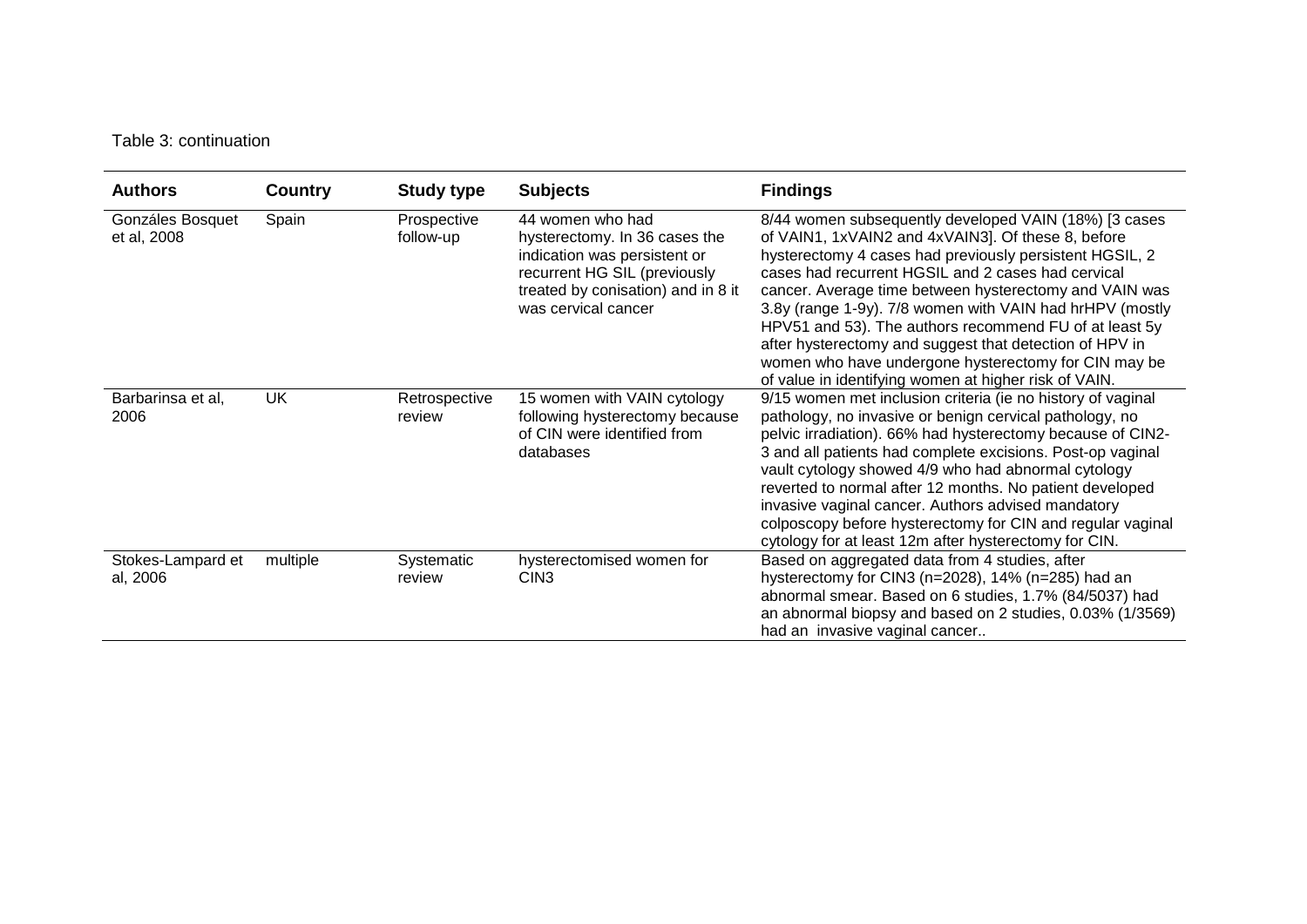**4. Women who have had a high grade lesion (CIN2+) who have been treated and have completed test of cure and returned to routine screening, subsequently have hysterectomy with no abnormality in the hysterectomy specimen. Is there any need for further screening?**

**Search terms:** high grade intraepithelial neoplasia, CIN, cervical dysplasia, cervical carcinoma in site, treatment outcome, treatment failure, disease progression, failure, outcome, hysterectomy, post-hysterectomy, follow-up, cervical screening, papanicolaou smear, vaginal smear, vault smear.

**Results:** No recent studies were identified which met all criteria. More specifically mention of test of cure and return to routine screening after hysterectomy with normal cytology could not be established in any articles.